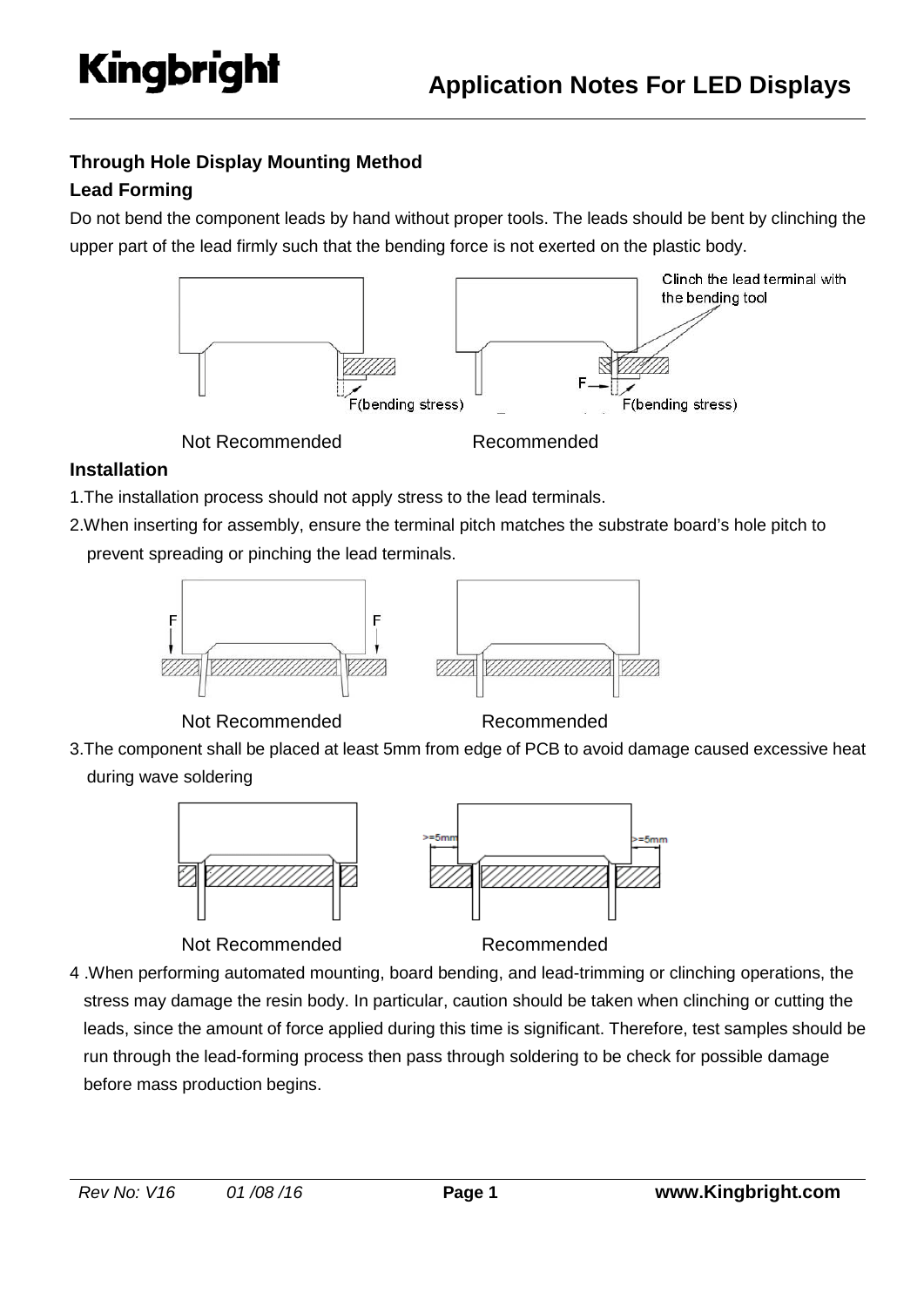5. For products with 90-degree lead bends, Kingbright recommends at least 10mm of clearance between the display and the edge of the PCB during soldering and assembly.



# **Display Soldering Conditions**

The recommended conditions for soldering are as follows. Because the component is made with epoxy resin, the units are susceptible to heat. Therefore, the preheating and soldering temperatures should be kept as low as possible to avoid damage.

# **1 . Manual Soldering Conditions (with 1.5mm Iron tip )**

Iron Tip Temperature: 350°C Max, Time: 3s Max

Position: The iron should be situated at least 2mm away from the root of the leads.

### **2 . Through the Wave Soldering Conditions**

Wave Soldering Profile For Lead-free Through-hole LED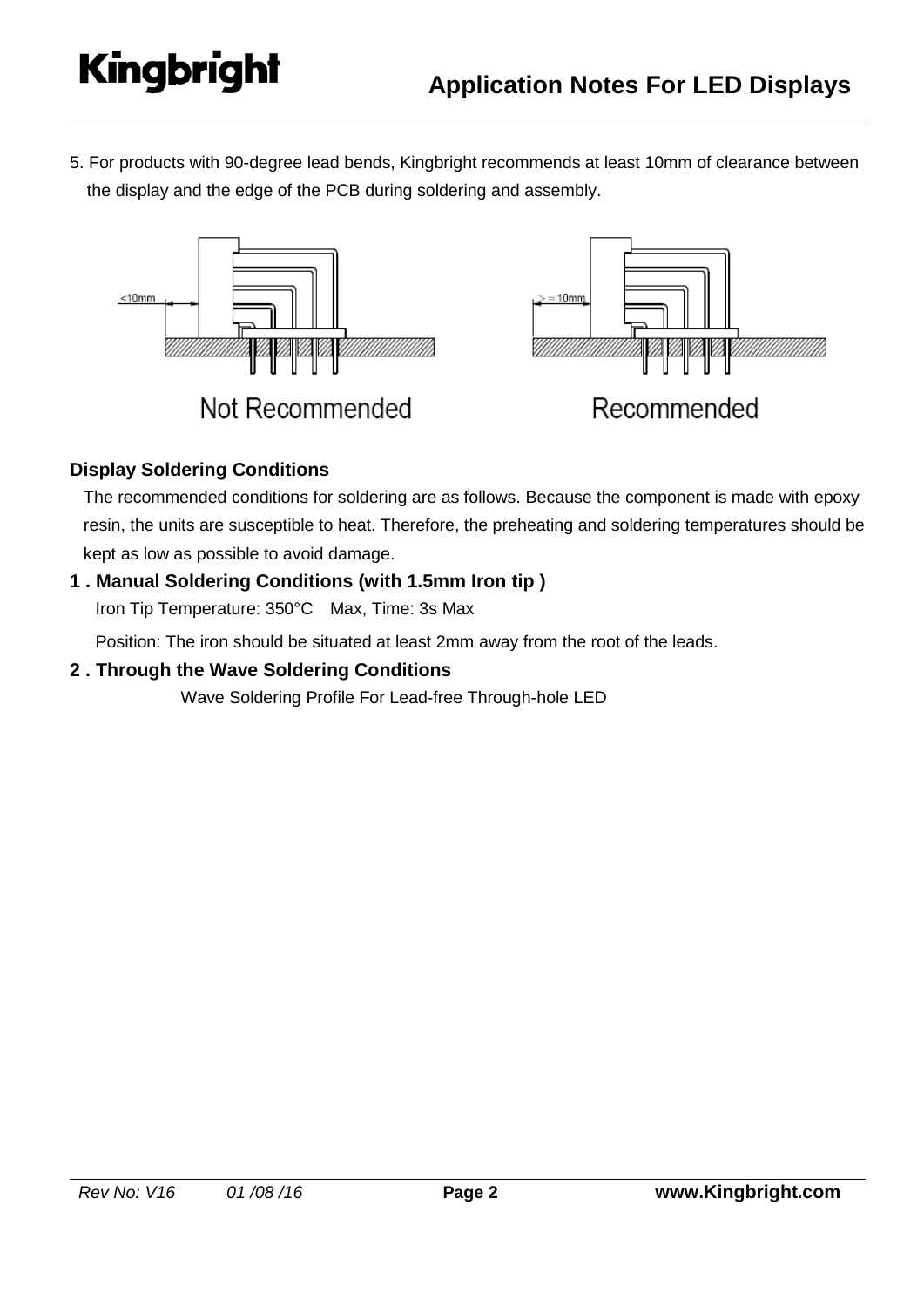

**Notes** 

- . Recommend pre-heat temperature of 105°C or less (as measured with a thermocouple attached to the LED pins ) prior to immersion in the solder wave with a maximum solder bath temperature of 260°C.
- . Peak wave soldering temperature between 245~255°C for 3 sec (5 sec max).
- . Do not apply stress to the epoxy resin while the temperature is above 85°C.
- . Fixtures should not incur stress on the component when mounting and during soldering process.
- · SAC 305 solder alloy is recommended
- . No more than one wave soldering pass
- . During wave soldering, the PCB top-surface temperature should be kept below 105°C.

### **3. Reflow Soldering Profile for SMD Display**

Reflow Soldering Profile For Lead-free SMT Process.



### **4.Soldering General Notes:**

- 1. Kingbright recommend manual soldering to be used only for repair and rework purposes. The soldering iron should not exceed 30W in power. The tip of the soldering iron should not touch the reflector case to avoid heat-damage.
- 2. Maintain the pre-heat and peak temperatures with dip units as low as possible and the times as short as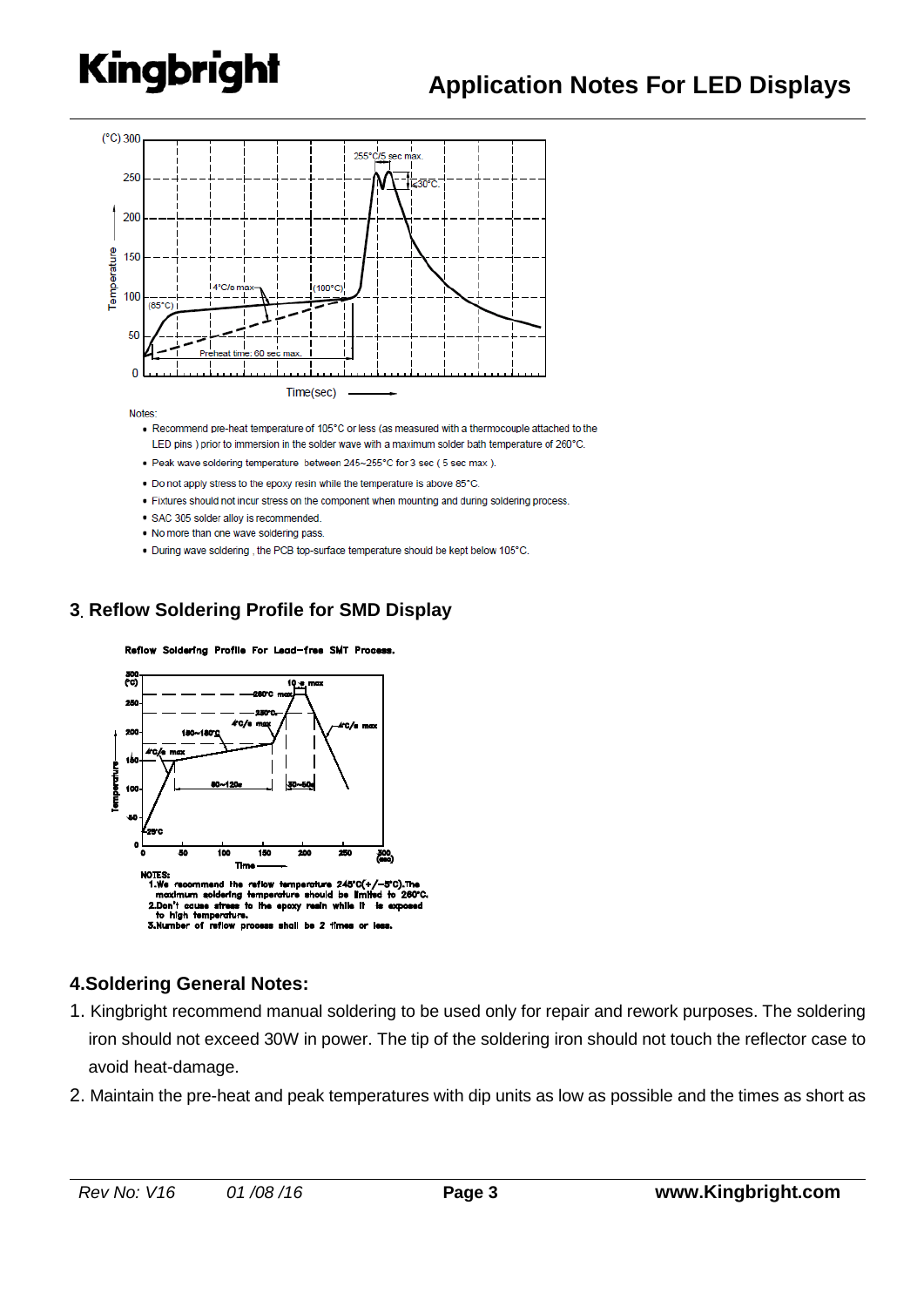is feasible, since the products are susceptible to heat during flow soldering.

- 3. After soldering, allow at least three minutes for the component to cool to room temperature before further operations.
- 4. Through-hole displays are incompatible with reflow soldering.
- 5. If components will undergo multiple soldering processes, or other processes where the components may be subjected to intense heat, please check with Kingbright for compatibility.

### **Cleaning**

- 1. Mild "no-clean" fluxes are recommended for use in soldering.
- 2. If cleaning is required, Kingbright recommends to wash components with water only. Do not use harsh organic solvents for cleaning, because they may damage the plastic parts.
- 3. The cleaning process should take place at room temperature and the devices should not be washed for more than one minute .
- 4. When water is used in the cleaning process, immediately remove excess moisture from the component with forced-air drying afterwards.

### **Circuit Design Notes**

- 1. Protective current-limiting resistors may be necessary to operate the LEDs within the specified range.
- 2. LEDs mounted in parallel should each be placed in series with its own current-limiting resistor.



- 3. The driving circuit should be designed to protect the LED against reverse voltages and transient voltage spikes when the circuit is powered up or shut down.
- 4. The safe operating current should be chosen after considering the maximum ambient temperature of the operating environment.
- 5. Prolonged reverse bias should be avoided, as it could cause metal migration,leading to an increase in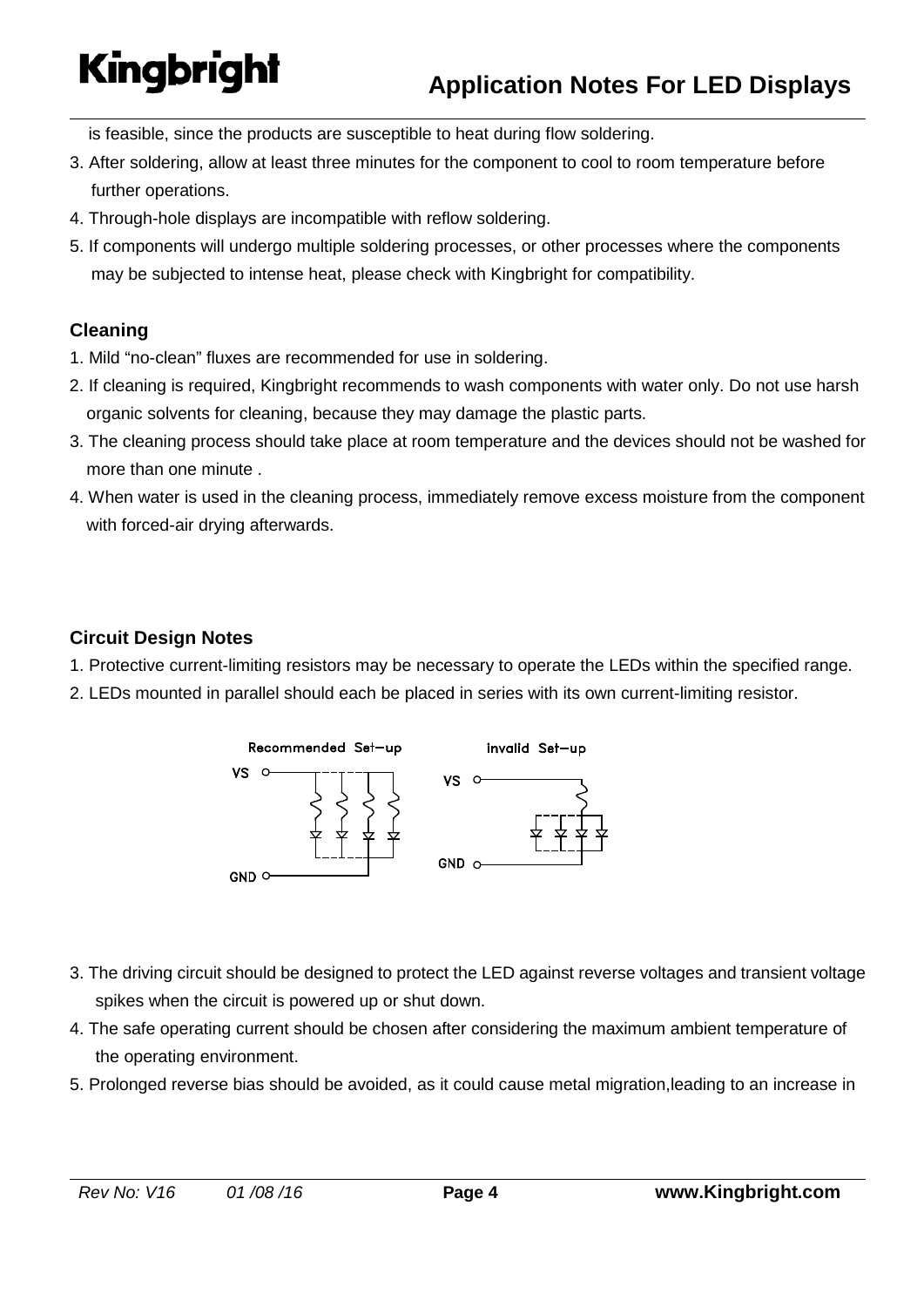leakage current or causing a short circuit.

### **ESD Protection During Production**

Static discharge can result when static-sensitive products come in contact with the operator or other conductors. The following procedures may decrease the possibility of ESD damage .

- 1. Minimize friction between the product and surroundings to avoid static buildup.
- 2. All production machinery and test instruments must be electrically grounded.
- 3. Operator ,must wear anti-static bracelets.
- 4. Wear anti-static suit when entering work areas with conductive machinery.
- 5. Set up ESD protection areas with grounded mats for component handling.
- 6. All workstations that handle IC and ESD-sensitive components must maintain an electrostatic potential of 150V or less.
- 7. Relative humidity levels maintained between 40% and 60% in production area are recommended to avoid the build-up of static electricity – Ref JEDEC/JESD625-A and JEDEC/J-STD-033.
- 8.Use anti-static packaging for transport and storage.
- 9.All anti-static equipment and procedures should be periodically inspected and evaluated for proper functionality.

### **Storage conditions**

1. LED Display Standard Storaged Condition

 Product in the original packaging material state is recommended storage conditions. Temperature Condition: 5℃~30℃

Humidity Condition: Below 60%RH

If the storage conditions do not meet specification standards, the component pins may become oxidized requiring re-plating and re-sorting before use. Suggest customers consume LEDs as soon as possible, and avoid long-term storage of large inventories.

2.LED SMD Display Standard Storaged Condition When the package is in factory original sealed bag. Temperature Condition: 5℃~30℃ Humidity Condition: Below 60%RH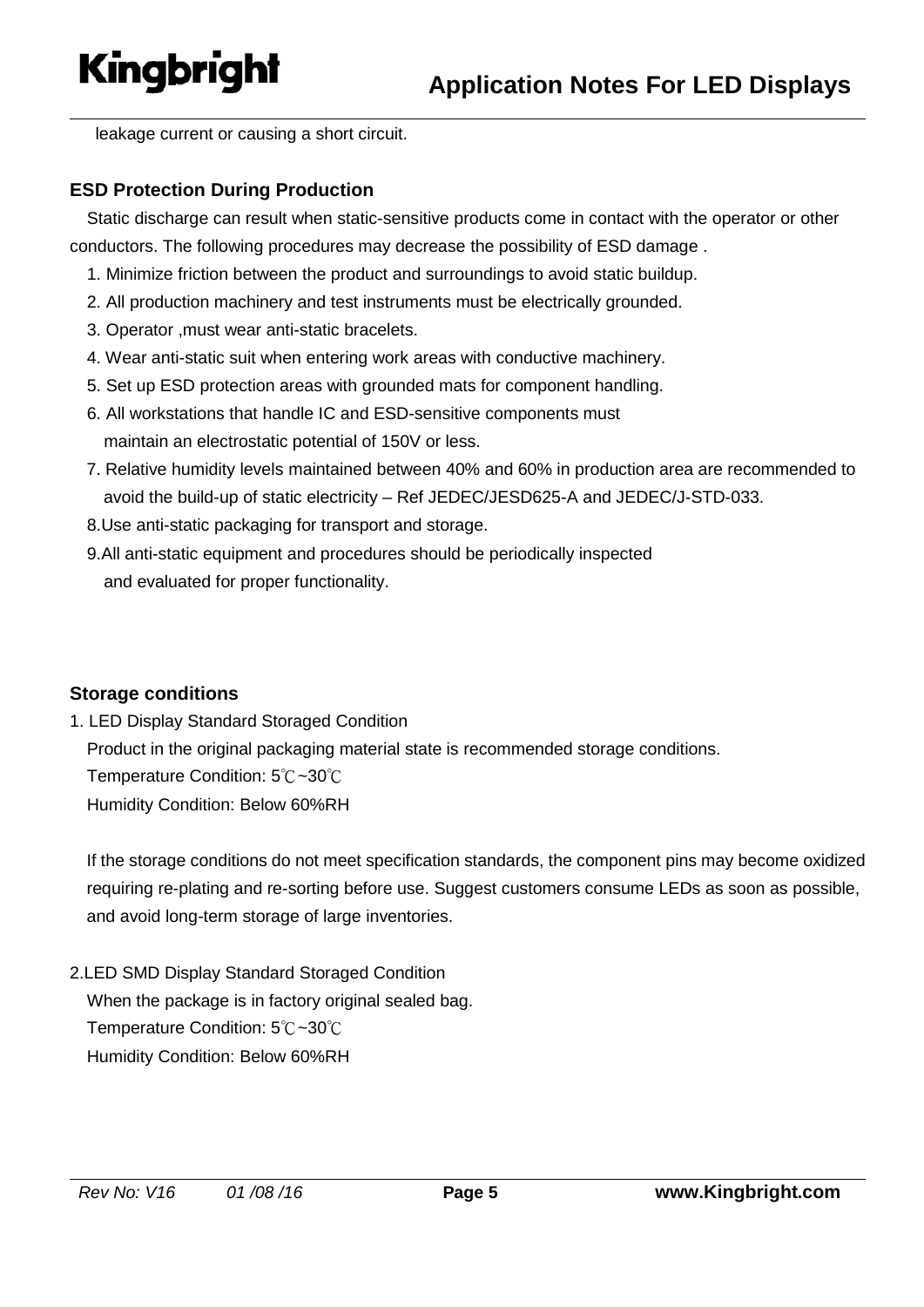When the package is opened and not in factory original sealed bag. Temperature Condition: 5℃~30℃ Humidity Condition: Below 60%RH Storage time: Within 4 weeks (MSL as level 2a)

- 3.The LEDs should not be exposed to an environment where high level of moisture or corrosive gases are present.
- 4.LED leadframe and soldering pads (cathode and anode) are plated with gold, tin, or other metals. Under long-term exposure to open air, the exposed pins and pads may become oxidized causing poor solderability. Therefore opened but unused parts must be stored in sealed containers. Suggest to store unused SMD Display parts in the original moisture barrier bag.
- 5.Moisture control for components already mounted on PCB

If the PCB will not undergo additional reflow soldering or high-temperature processes, then no special treatment is required for the mounted moisture-sensitive SMD components. If the PCB will undergo multiple reflow soldering or other high-temperature processes, including rework, then the SMD component's cumulative exposure time until the final high-temperature process must be controlled to within the specified time limit.

## **Terms and conditions for the usage of this document**

- 1.The information included in this document reflects representative usage scenarios and is intended for technical reference only.
- 2.The part number, type, and specifications mentioned in this document are subject to future change and improvement without notice. Before production usage customer should refer to the latest datasheet for the updated specifications.
- 3.When using the products referenced in this document, please make sure the product is being operated within the environmental and electrical limits specified in the datasheet. If customer usage exceeds the specified limits, Kingbright will not be responsible for any subsequent issues.
- 4. Excess driving current and/or operating temperature higher than recommended conditions may result in severe light degradation or premature failure.
- 5.The information in this document applies to typical usage in consumer electronics applications. If customer's application has special reliability requirements or have life-threatening liabilities, such as automotive or medical usage, please consult with Kingbright representative for further assistance.